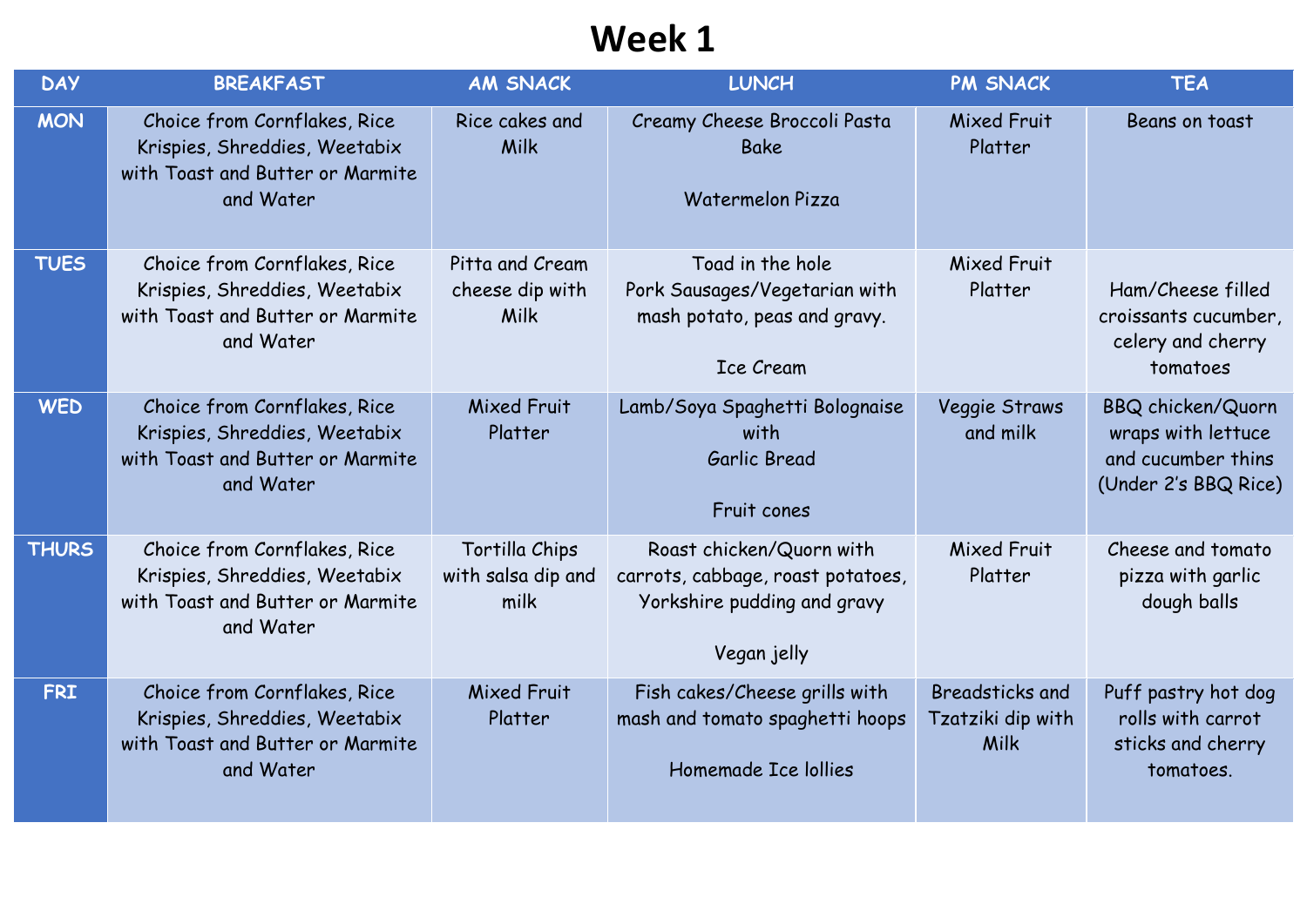| <b>DAY</b>   | <b>BREAKFAST</b>                                                                                               | <b>AM SNACK</b>                              | <b>LUNCH</b>                                                                                               | <b>PM SNACK</b>                              | <b>TEA</b>                                                                               |
|--------------|----------------------------------------------------------------------------------------------------------------|----------------------------------------------|------------------------------------------------------------------------------------------------------------|----------------------------------------------|------------------------------------------------------------------------------------------|
| <b>MON</b>   | Choice from Cornflakes, Rice<br>Krispies, Shreddies, Weetabix<br>with Toast and Butter or Marmite<br>and Water | Rice cakes and<br>Milk                       | Vegetable Fajita<br>Pasta<br><b>Fruit Salad</b>                                                            | Mixed Fruit<br>Platter                       | Potato Waffles and<br><b>Baked Beans</b>                                                 |
| <b>TUES</b>  | Choice from Cornflakes, Rice<br>Krispies, Shreddies, Weetabix<br>with Toast and Butter or Marmite<br>and Water | Mixed fruit<br>platter                       | BBQ Chicken/Quorn with new<br>potatoes and vegetables<br>Fromage Frais                                     | Veggie Straws<br>and milk                    | <b>Cheese Pastry straws</b><br>with cherry<br>tomatoes, cucumber<br>sticks and salsa dip |
| <b>WED</b>   | Choice from Cornflakes, Rice<br>Krispies, Shreddies, Weetabix<br>with Toast and Butter or Marmite<br>and Water | <b>Buttered</b><br>crumpets and Milk         | Lamb lasagne/Soya lasagne with<br>garlic bread<br>Ice cream                                                | Mixed Fruit<br>Platter                       | Chicken/Cheese<br>Sandwiches with<br>Cucumber sticks                                     |
| <b>THURS</b> | Choice from Cornflakes, Rice<br>Krispies, Shreddies, Weetabix<br>with Toast and Butter or Marmite<br>and Water | Mixed fruit<br>platter                       | Chicken/Quorn and Vegetable<br>Casserole with Vegetable Suet<br>Dumplings and Baby Potatoes<br>Fruit cones | Breadsticks with<br>Tzatziki dip and<br>milk | Chicken/Vegetarian<br>Hot dogs                                                           |
| <b>FRI</b>   | Choice from Cornflakes, Rice<br>Krispies, Shreddies, Weetabix<br>with Toast and Butter or Marmite<br>and Water | Tortilla Chips<br>with Salsa dip and<br>milk | Vegetarian/Sausage plait with<br>baked beans and potato shapes<br>Vegan Jelly                              | <b>Mixed Fruit</b><br>Platter                | <b>BBQ Chicken/Quorn</b><br>Pasta                                                        |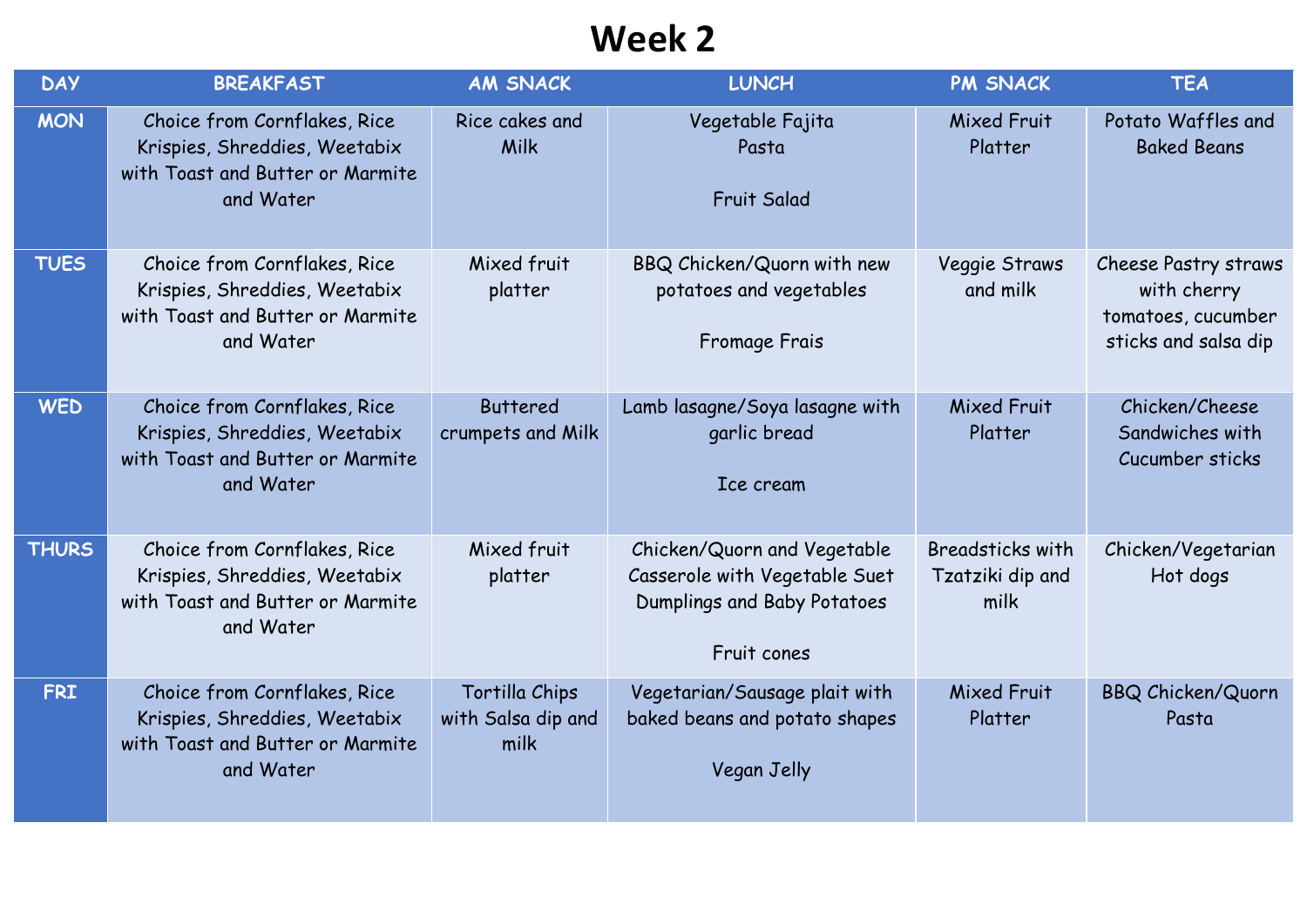| <b>DAY</b>   | <b>BREAKFAST</b>                                                                                               | <b>AM SNACK</b>                             | <b>LUNCH</b>                                                                                                      | <b>PM SNACK</b>                              | <b>TEA</b>                                                                       |
|--------------|----------------------------------------------------------------------------------------------------------------|---------------------------------------------|-------------------------------------------------------------------------------------------------------------------|----------------------------------------------|----------------------------------------------------------------------------------|
| <b>MON</b>   | Choice from Cornflakes, Rice<br>Krispies, Shreddies, Weetabix<br>with Toast and Butter or Marmite<br>and Water | Rice cakes and<br>Milk                      | Tomato and Vegetable pasta<br><b>bake</b><br>Watermelon pizza                                                     | Mixed Fruit<br>Platter                       | Jacket potatoes with<br>Tuna mayonnaise and<br>sweetcorn/Cheese                  |
| <b>TUES</b>  | Choice from Cornflakes, Rice<br>Krispies, Shreddies, Weetabix<br>with Toast and Butter or Marmite<br>and Water | Veggie Straws<br>and milk                   | Roast chicken/Quorn with<br>cabbage, carrots, roast potatoes,<br>Yorkshire puddings and gravy<br><b>Ice Cream</b> | Mixed Fruit<br>Platter                       | Pizza Pinwheels with<br>Carrot sticks                                            |
| <b>WED</b>   | Choice from Cornflakes, Rice<br>Krispies, Shreddies, Weetabix<br>with Toast and Butter or Marmite<br>and Water | <b>Mixed Fruit</b><br>Platter               | Lamb/Soya Chilli con carne with<br>rice<br><b>Fromage Frais</b>                                                   | Tortilla Chips<br>with Salsa dip<br>and milk | Tuna<br>mayonnaise/Cheese<br>brioche rolls with<br>Pepper and Cucumber<br>sticks |
| <b>THURS</b> | Choice from Cornflakes, Rice<br>Krispies, Shreddies, Weetabix<br>with Toast and Butter or Marmite<br>and Water | Naan bread with<br>mint dip and milk        | Vegetarian/Sausage casserole<br>with mashed potato<br>Vegan Jelly                                                 | Mixed Fruit<br>Platter                       | <b>BBQ</b> rice with<br>Cucumber sticks                                          |
| <b>FRI</b>   | Choice from Cornflakes, Rice<br>Krispies, Shreddies, Weetabix<br>with Toast and Butter or Marmite<br>and Water | Pitta and Cream<br>houmous dip with<br>Milk | Creamy chicken/Quorn and<br>sweetcorn Pasta<br>Fruit salad                                                        | Mixed Fruit<br>Platter                       | Fish/Vegetable<br>fingers with buttered<br>bread                                 |